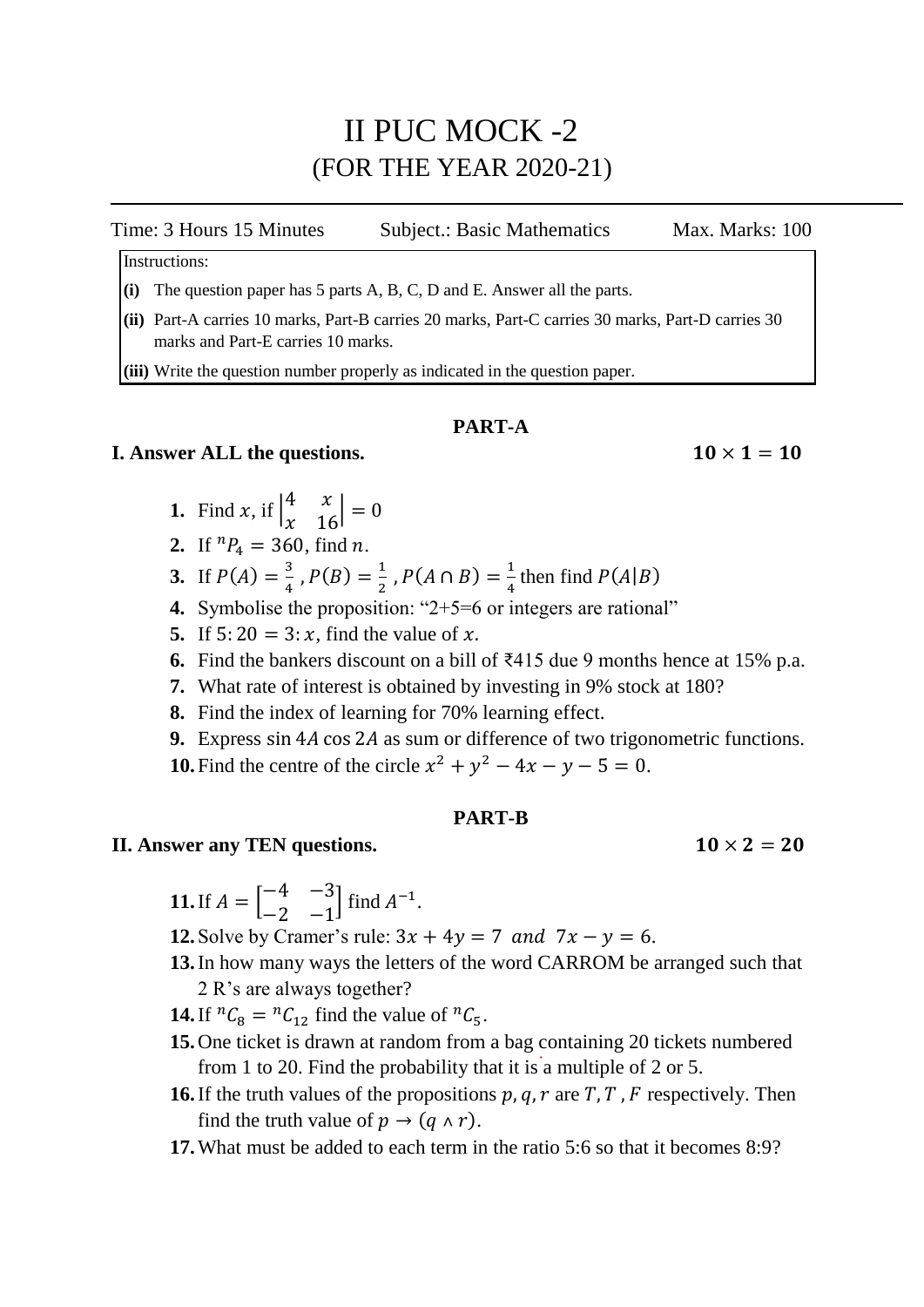- **18.**A bill drawn for 3 months was legally due on 06/07/2018. Find the date of drawing of the bill.
- **19.**How much money will a man get by selling ₹6000 stock at 5% at 20 premiums?
- **20.**Refrigerator is marked for sale for ₹17000 which include sales tax at 10%. Calculate the sales tax in  $\bar{\tau}$ .
- **21.**Find the angle of elevation of the sun when the shadow of a tower 75 meters high is  $25\sqrt{3}$  meters long.
- **22.** If  $\tan A = \frac{3}{4}$  $\frac{3}{4}$ , tan  $B = \frac{1}{7}$  $\frac{1}{7}$  Show that  $\tan(A + B) = 1$ .
- **23.** If cot  $A = \frac{12}{5}$  and A is acute find sin 3A & cos 3A. 5

**24.** Find the centre and radius of the circle:  $3x^2 + 3y^2 - 6x + 4y + 1 = 0$ .

#### **PART-C**

#### **III.** Answer any TEN questions.  $10 \times 3 = 30$

**25.** If  $A = \begin{bmatrix} 2 & 3 \\ 4 & 1 \end{bmatrix}$ −4 1  $B = \begin{bmatrix} -1 & 5 \\ 6 & 3 \end{bmatrix}$ 6 2 Show that  $(AB)' = B'A'.$ **26.**Prove that | 1  $a + b$   $a^2 + b^2$ 1  $b + c$   $b^2 + c^2$  $| = (a - b)(b - c)(c - a).$ 

1  $c + a$   $c^2 + a^2$ 

- **27.**Find the number of permutations of the letters of the word ENGINEERING, how many of these
	- a) Begin with E and end with E
	- b) Have all the 3 E's together
- **28.**Two cards are drawn from a pack of playing cards one after the other. Find the probability of getting queen in  $1<sup>st</sup>$  and  $2<sup>nd</sup>$  draw, if the cards are drawn i) with replacement ii) without replacement.
- **29.**A box contains 8 white and 9 red balls. Two balls are taken at random from the box. Find the probability that both of them are red, if

.

- i) The two balls are taken together
- ii)The balls are taken one after the other without replacement
- iii) The balls are taken one after the other with replacement.
- **30.** Find the 8<sup>th</sup> term in the expansion of  $\left(2x^2 \frac{3}{x}\right)$  $\frac{3}{x}$ 12

**31.** Resolve into partial fractions  $\frac{x}{(x+1)(x-4)}$ .

- **32.**Write the converse, inverse and contrapositive of the statement, "If  $x(x - 2) = 0$  then  $x = 2$ "
- **33.**The angles of a triangle are in the ratio 3:4:5. Find the angles.
- **34.**A mixture contains milk and water in the ratio 6:1. On adding 5 litres of water, the ratio of milk and water becomes 7:2. Find the quantity of milk in the original mixture.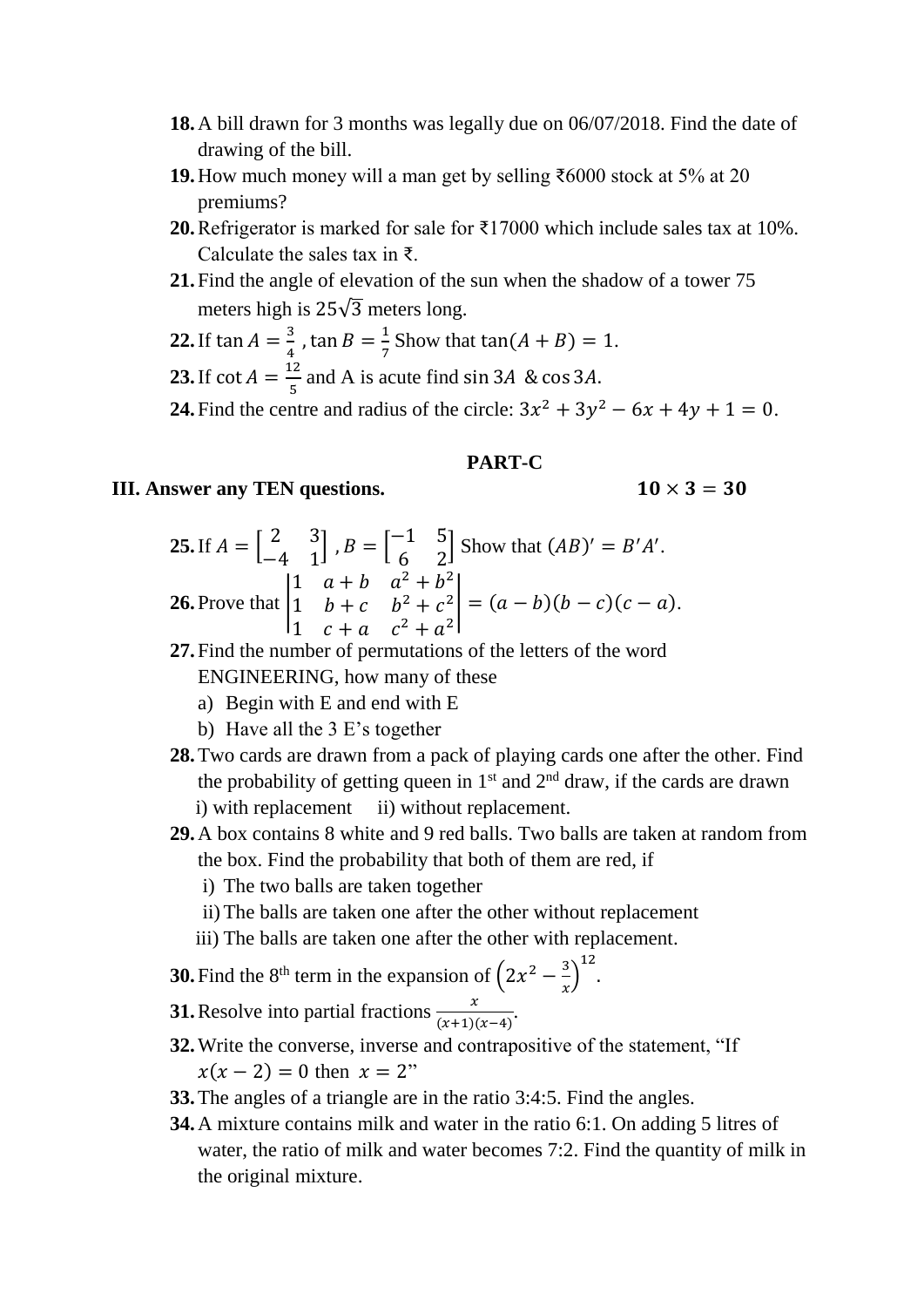- **35.**Rakshith decides to invest in TCS shares which are selling at ₹2020 per share. How much money is required to purchase 10 shares, if the brokerage is 0.5%?
- **36.**A shopkeeper announces a discount of 10% on a washing machine set. The marked price of washing machine is ₹12000. How much will a customer have to pay for buying the washing machine set if the rate of sales tax is 8%?
- **37.** Prove that  $\frac{1-\cos 2A+\sin 2A}{1+\cos 2A+\sin 2A} = \tan A$
- **38.** Prove that the length of the chord  $x + 2y = 5$  of the circle  $x^2 + y^2 = 9$  is 4 units.

#### **PART-D**

#### **IV.** Answer any SIX questions.  $6 \times 5 = 30$

- **39.**A candidate is required to answer 6 out of 12 questions which are divided into 2 groups containing 6 questions in each group. Find the number of choices he has if he cannot attempt more than 5 questions from any group.
- **40.** Find the middle term in the expansion of  $\left(\frac{2x^2}{2}\right)$  $rac{x^2}{3} - \frac{3}{2x}$  $\frac{3}{2x}$ 11
- **41.** Resolve into partial fractions  $\frac{3x+5}{(x+2)(x-1)^2}$
- **42.** Verify whether the proposition  $[\sim p \land (p \lor q)] \rightarrow q$  is a tautology or a contradiction or neither.
- **43.**Distribute ₹632 among A, B and C in such a way that B gets 20% more than A and C gets 20% less than B.
- **44.** The banker's gain on a bill is  $\frac{1}{9}$ <sup>th</sup> of the banker's discount, rate of interest being 10% p.a. Find the unexpired period of the bill.
- **45.**A company has 80% learning effect and spends 500 hours for the prototype. Estimate the labour cost of producing 7 engines of new order if the labour cost is ₹40 per hour.
- **46.**Solve the following LPP graphically.

Maximize:  $Z = 5x + 3y$ Subjected to  $3x + 5y \le 15$  $5x + 2y \le 10$ 

$$
x \geq 0, y \geq 0
$$

- **47.**The shadow of a tower standing on a level plane is found to be 50m longer when sun's altitude is 30° than when it is 60°. Find the height of the tower.
- **48.** If  $A + B + C = 180^{\circ}$ . Prove that  $\sin 2A + \sin 2B + \sin 2C =$ 4 sin  $A$  sin  $B$  sin  $C$